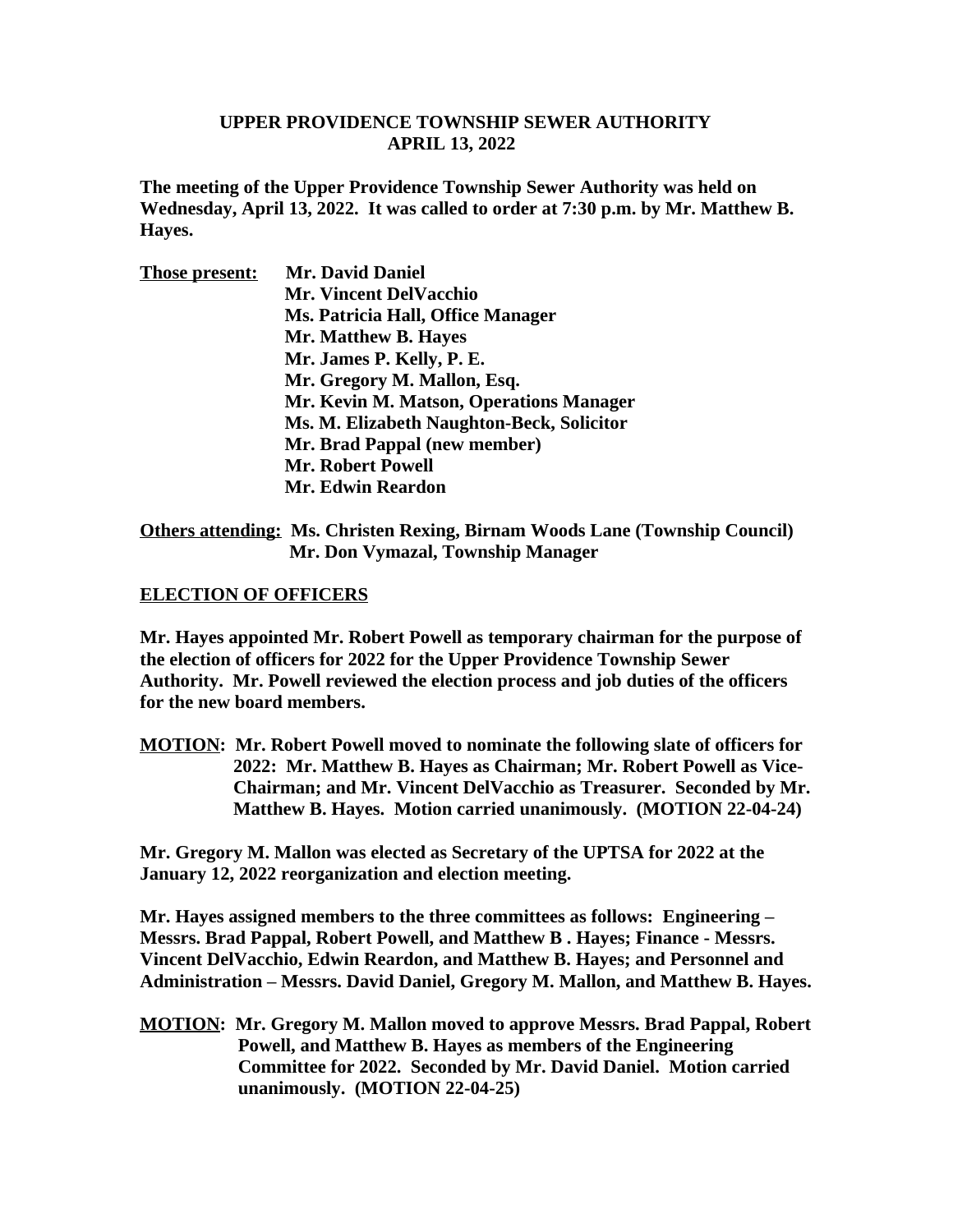- **MOTION: Mr. Gregory M. Mallon moved to approve Messrs. Vincent DelVacchio, Edwin Reardon, and Matthew B. Hayes as members of the Finance Committee for 2022. Seconded by Mr. David Daniel. Motion carried unanimously. (MOTION 22-04-26)**
- **MOTION: Mr. Vincent DelVacchio moved to approve Messrs. David Daniel, Gregory M. Mallon, and Matthew B. Hayes as members of the Personnel and Administration Committee for 2022. Seconded by Mr. Gregory M. Mallon. Motion carried unanimously. (MOTION 22-04-27)**

# **PUBLIC COMMENT**

**Mr. Daniel welcomed the new member to the board and expressed thanks for the work and service to the Sewer Authority by former chairman, Mr. Michael Byrne.**

# **MINUTES**

**The minutes of the meeting of March 9, 2022 were reviewed.** 

**MOTION: Mr. Robert Powell moved to approve the minutes of the meeting of March 9, 2022 as presented. Seconded by Mr. Gregory M. Mallon. Motion carried unanimously. (MOTION 22-04-28)**

## **INCOME AND EXPENSES**

**With reference to the March 9, 2022 voucher list, Ms. Hall noted a small interest payment. While she was not present at the March meeting, all the bills on the March voucher list were paid as of March 28, 2022. She noted our purchase of ten pumps from Site Specific and suggested taking that money out of the PLGIT/Prime account and putting it into our PLGIT Class account to reimburse ourselves for the cost of buying those pumps. This was agreed to. In addition, she suggested taking the interest for the 2022 loan out of the loan funds and putting it into our Class account because it can be paid from the loan funds. This was also agreed to.** 

**MOTION: Mr. Robert Powell moved to approve payment of the DelVal loan 2022 monthly interest payments from the DelVal loan 2022 account in addition to payment of the expenses we have already paid to reimburse the Authority, using the DelVal loan 2022 proceeds. Seconded by Mr. Gregory M. Mallon. Motion carried unanimously. (MOTION 22-04-29)**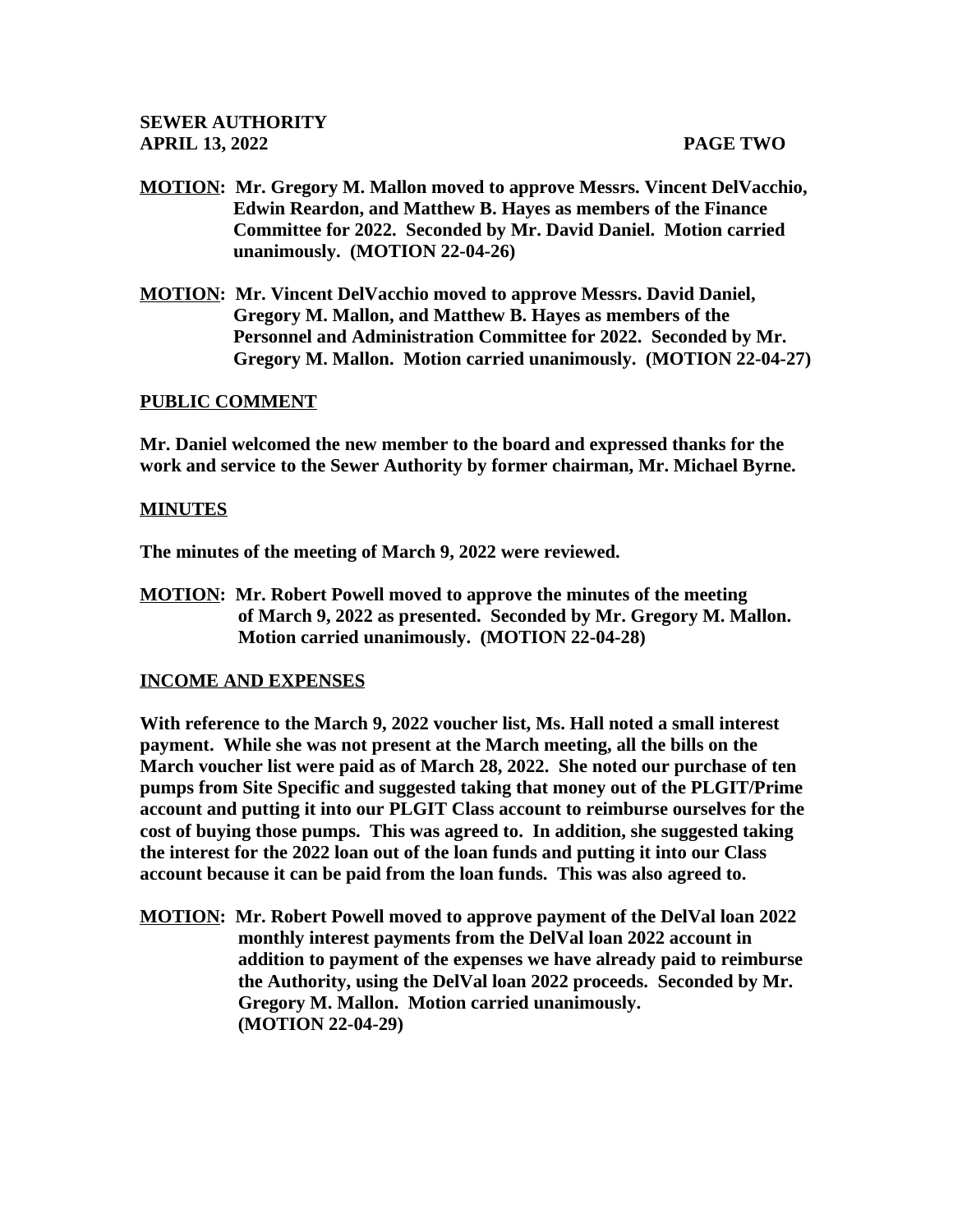**MOTION: Mr. David Daniel moved to ratify the action taken at the March 9, 2022 meeting to pay the voucher list of March 9, 2022 in the amount of \$237,266.25 as presented. Seconded by Mr. Gregory M. Mallon. Motion carried unanimously. (MOTION 22-04-30)**

**Ms. Hall noted that Item #21 on the April 13 voucher list is for one-month interest payment on the new 2022 note.**

**MOTION: Mr. Gregory M. Mallon moved to approve the voucher list of April 13, 2022 in the amount of \$118,750.46 as presented. Seconded by Mr. David Daniel. Motion carried unanimously. (MOTION 22-04-31)**

## **REPORTS OF OFFICERS**

**No reports.**

## **OPERATIONS MANAGER'S REPORT**

**The following is a summary of grinder pump repair costs for 2020 to 2022. Calls Total Cost**

|                                                 | \$104,336.00 | 213 | 2020        |  |
|-------------------------------------------------|--------------|-----|-------------|--|
|                                                 | \$100,041.71 | 199 | <b>2021</b> |  |
| $$29,151.72$ Costs of pumps/cores - \$47,230.00 |              | 69  | 2022        |  |

**There are 1,662 E-One grinder pumps in our system. The purchase of ten pump cores was approved at the January meeting, and Mr. Matson noted that we have two left. He would like to order more to stay ahead of the replacements. A discussion followed.**

**The years-to-date summary for PA One Call activity showed:**

|                       | 2020 | <u>2021</u> | 2022                           |
|-----------------------|------|-------------|--------------------------------|
| Clear – no facilities | 455  | 913         | 184                            |
| <b>Field Marked</b>   | 520  | 1125        | 244                            |
| <b>Other</b>          | 94   | <u>169</u>  | <u>30</u>                      |
| <b>Total</b>          | 1069 | 2207        | 461 (trending to 1870 calls by |
|                       |      |             | 12/31/2022)                    |
| <b>Response Rate</b>  | 100% | 99.95%      | 80.23%                         |

**The bid opening for the UPTSA 2006 Ford van was held on March 10, 2022 with a bid price of \$7,300. Mr. Matson recommends awarding the bid to Shaun McCarron, the high bidder. There was a discussion about whether a motion was**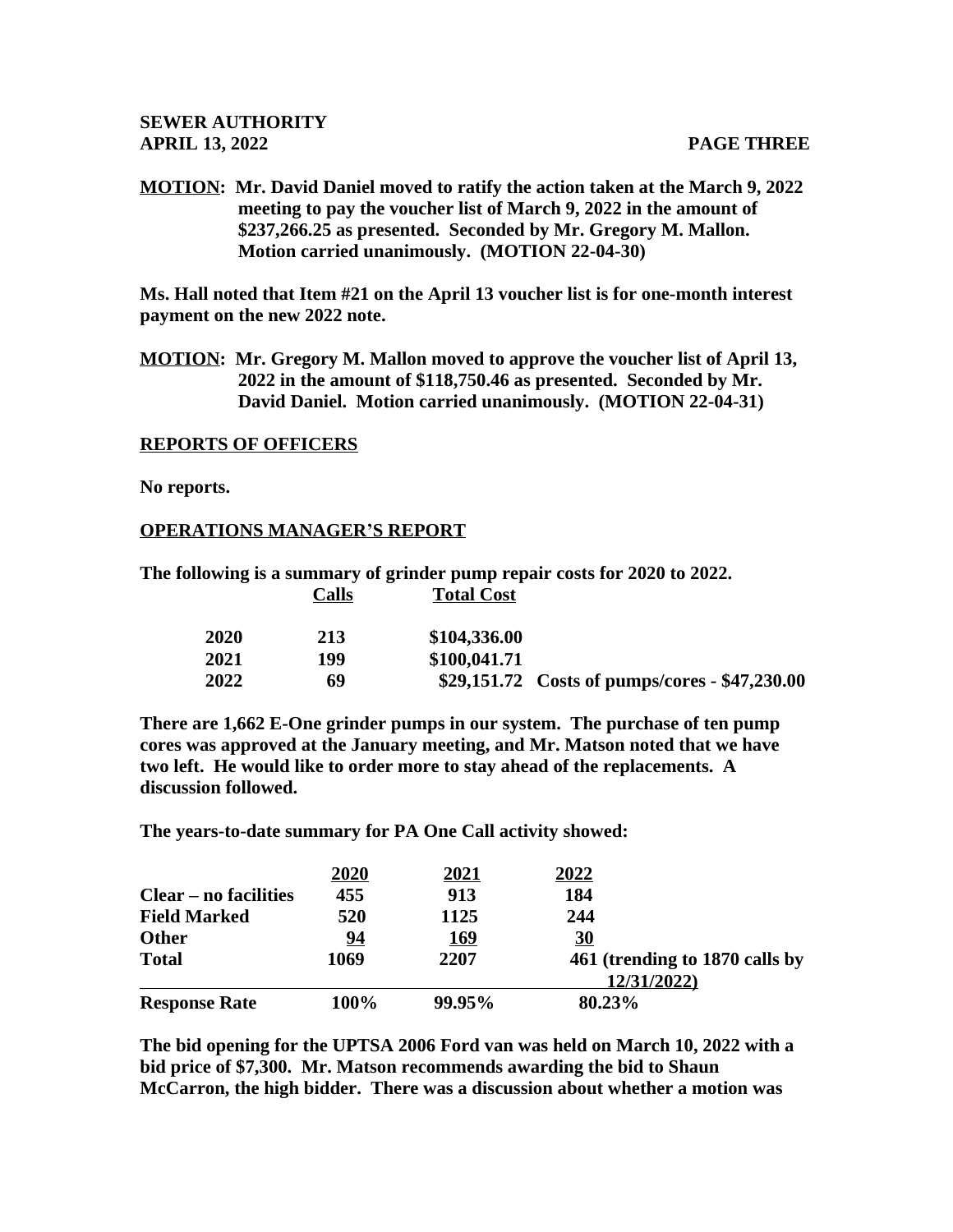**SEWER AUTHORITY APRIL 13, 2022 PAGE FOUR**

**necessary to award the bid. A motion approving the sale of the van was made at our February 9, 2022 meeting.** 

### **REPORTS OF COMMITTEES**

**No reports.**

### **REPORTS OF CONSULTANTS**

### **MR. JAMES P. KELLY, ENGINEER**

**Work continues to move forward at the Bortondale pump station with coordination of contractors and projected dates. Contractors have submitted cut sheets and some submittals. The project appears to be on schedule for end-of-summer construction. Mr. Kelly mentioned an earlier meeting he had with Aqua and the subject of directing the force main into the Aqua wastewater treatment plant.**

**Charles Higgins & Sons, Inc. has submitted his first request for payment of materials. Mr. Kelly will process the request and forward it to Mr. Matson with his recommendation.**

**Regarding sewer mapping, data is being collected on newly-installed pumps when applicable, to be added to the web map.**

**Mr. Kelly will coordinate with MDVP in April to confirm the starting date for sewer cleaning and televising.**

**Weekly routine inspections continue to verify the accuracy and completion of markouts performed by USIC and the closing out of design tickets.**

## **MS. M. ELIZABETH NAUGHTON-BECK, SOLICITOR**

**At the March meeting, Ms. Naughton-Beck had asked that a motion be made to accept the Assignment of Easement and Right-of-Way Agreements and Conveyance of Sanitary Sewer Facilities from Middletown Township Sewer Authority and to include an invoice from Land Services USA, Inc. on the voucher list.**

#### **MOTIONS AND RESOLUTIONS**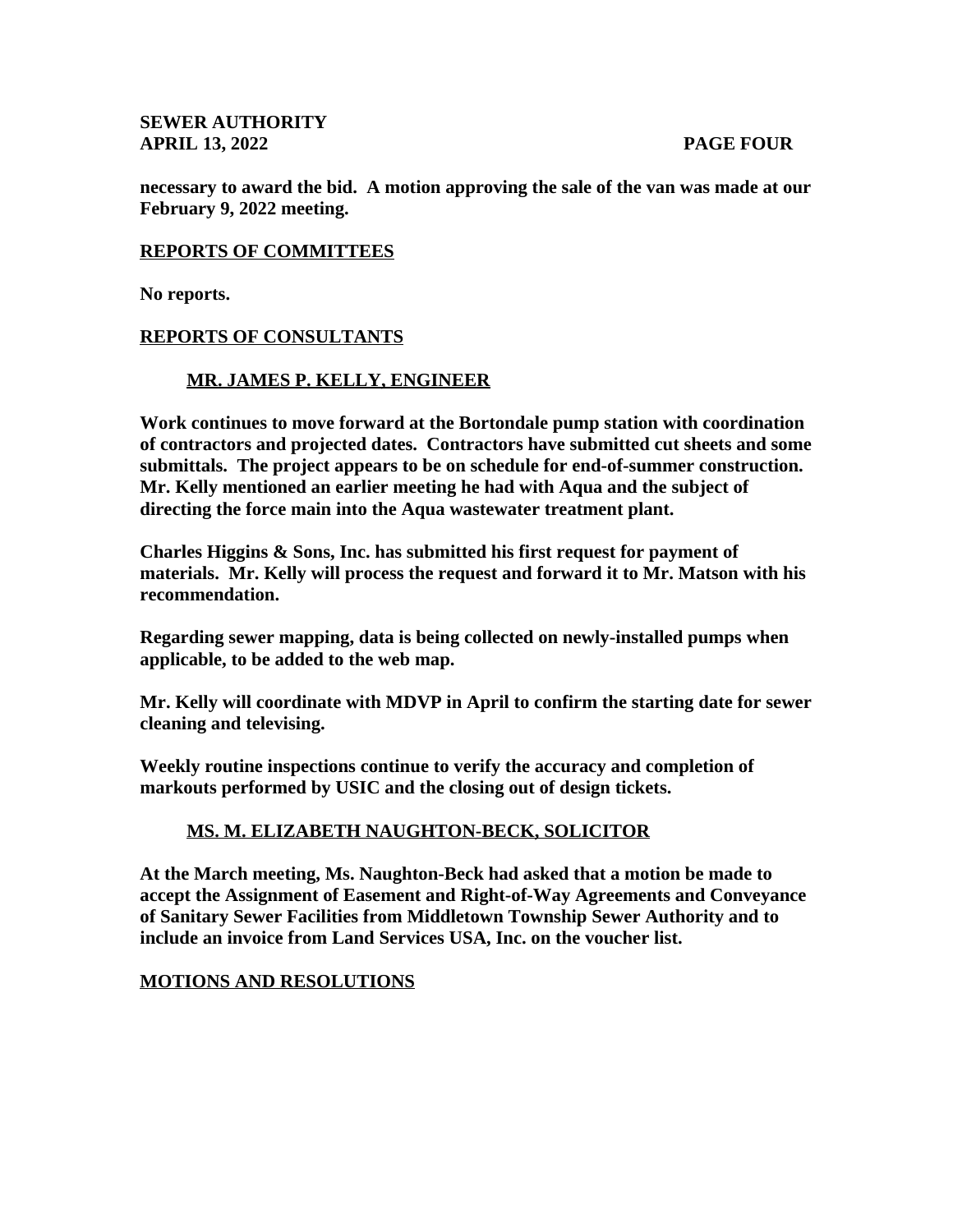**MOTION: Mr. Gregory M. Mallon moved to accept the Assignment of Easement and Right-of-Way Agreements and Conveyance of Sanitary Sewer Facilities from Middletown Township Sewer Authority and to include the invoice from Land Services USA, Inc. on the April 13, 2022 voucher list. Seconded by Mr. Robert Powell. Motion carried unanimously. (MOTION 22-04-32)**

# **MISCELLANEOUS**

**Mr. Hayes brought up the idea of using Dropbox for Authority minutes.**

**MOTION: Mr. David Daniel moved to adjourn the meeting of April 13, 2022. Seconded by Mr. Vincent DelVacchio. Motion carried unanimously. (MOTION 22-04-33)**

**The meeting ended at 8:30 p.m. The next meeting will be on May 11, 2022.**

 **Respectfully submitted, Mrs. Stella B. Thompson**

 **Approved \_\_\_\_\_\_\_\_\_\_\_\_\_\_\_\_\_\_\_\_\_\_\_\_**